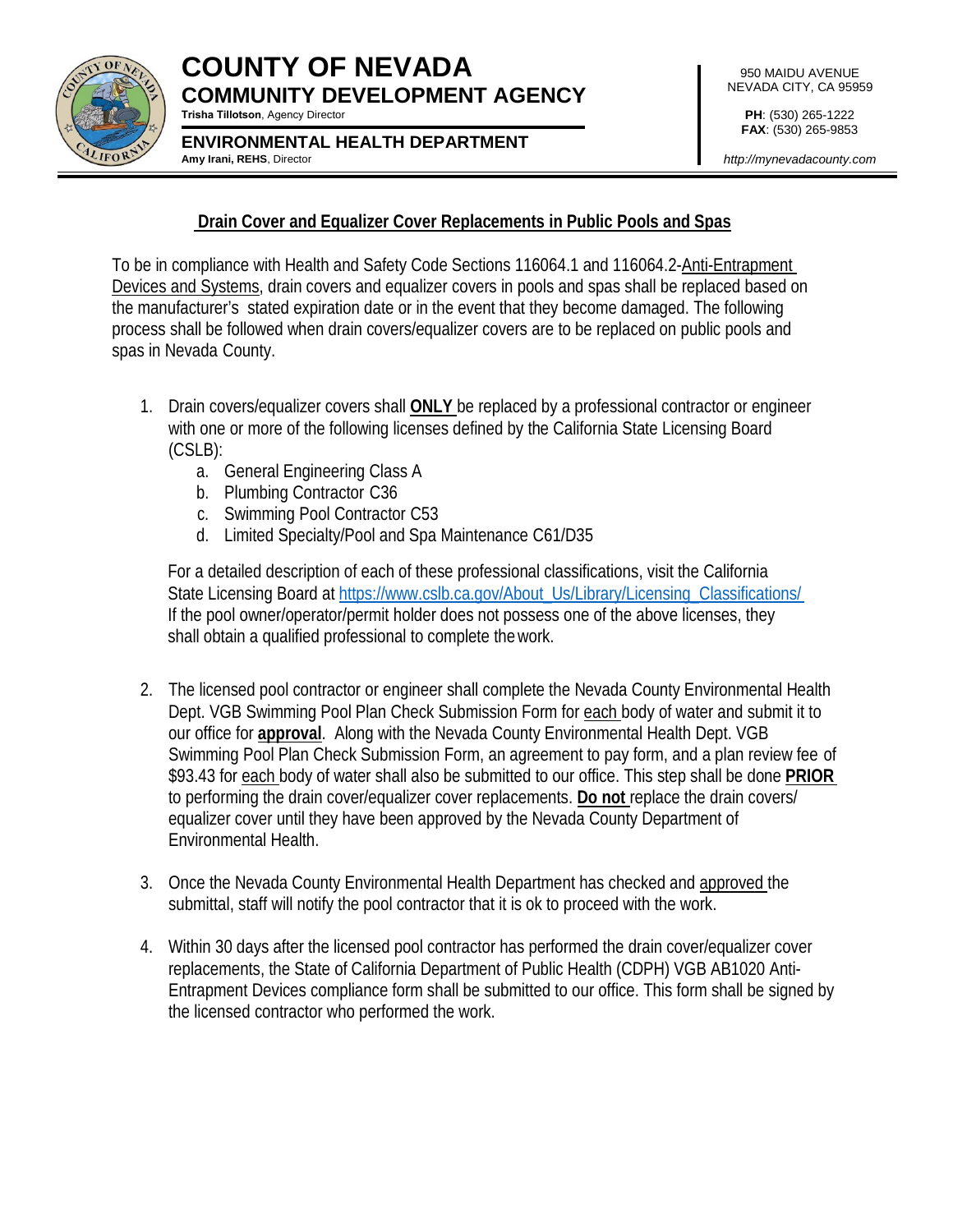

### **COUNTY OF NEVADA ENVIRONMENTAL HEALTH DEPARTMENT 950 MAIDU AVE, SUITE #170, NEVADA CITY, CA 95959 PHONE (530) 265-1222 FAX (530) 265-9853**

# **Nevada County Environmental Health Department VGB Swimming Pool Plan Check Submission Form**

### **This form should ONLY be used to submit plans for compliance with the Virginia Graeme Baker Pool and Spa Safety Act (California Health and Safety Code Section 116064.2) USE ONE FORM FOR EACH BODY OF WATER.**

| FACILITY NAME AND ADDRESS                                                       |                                                 |    |                                |                                          |                                |               |                            |                                         | CONTACT PHONE NUMBER AND EMAIL            |                          |  |  |                     |
|---------------------------------------------------------------------------------|-------------------------------------------------|----|--------------------------------|------------------------------------------|--------------------------------|---------------|----------------------------|-----------------------------------------|-------------------------------------------|--------------------------|--|--|---------------------|
| <b>CONTRACTOR NAME AND ADDRESS</b>                                              |                                                 |    |                                |                                          |                                |               |                            |                                         | LICENSE #                                 |                          |  |  | <b>LICENSE TYPE</b> |
| <b>BODY OF WATER TYPE:</b><br>$\Box$<br>$\Box$ POOL<br>$\perp$<br>$\square$ SPA | <b>WADING POOL</b><br><b>OTHER</b>              |    | POOL LENGTH                    |                                          | POOL WIDTH                     |               | POOL GALLONS               |                                         | POOL MINIMUM FLOW (GPM)                   |                          |  |  |                     |
| MAIN SUCTION LINE SIZE                                                          | $\Box$<br><b>COPPER</b><br>$\Box$<br><b>PVC</b> |    | MAIN RETURN LINE SIZE          |                                          | $\Box$<br>$\Box$<br><b>PVC</b> | <b>COPPER</b> |                            | FILTER MAKE AND MODEL<br>MAX FLOW (GPM) |                                           |                          |  |  |                     |
| RECIRCULATION PUMP MAKE/MODEL*                                                  |                                                 | HP | JET / BOOSTER PUMP (SPA ONLY)* |                                          |                                | <b>HP</b>     |                            |                                         | ADDITIONAL JET / BOOSTER PUMP IF PRESENT* |                          |  |  | <b>HP</b>           |
| MAIN DRAIN COVER MAKE AND MODEL                                                 |                                                 |    | <b>GPM RATING:</b>             | JET / BOOSTER DRAIN COVER MAKE AND MODEL |                                |               |                            |                                         |                                           | <b>GPM RATING:</b>       |  |  |                     |
|                                                                                 |                                                 |    | FLOOR:                         |                                          |                                |               |                            |                                         |                                           | FLOOR:                   |  |  |                     |
| WALL:                                                                           |                                                 |    |                                |                                          |                                |               |                            |                                         | WALL:                                     |                          |  |  |                     |
| EQUALIZER LINE COVER MAKE AND MODEL                                             |                                                 |    | <b>GPM RATING:</b>             |                                          | <b>INSTALLED ON:</b>           |               | <b>NUMBER OF SKIMMERS:</b> |                                         |                                           | <b>SKIMMER PIPE SIZE</b> |  |  |                     |
|                                                                                 |                                                 |    | FLOOR:                         |                                          | $\Box$<br><b>FLOOR</b>         |               |                            |                                         |                                           |                          |  |  |                     |
|                                                                                 |                                                 |    | WALL:                          |                                          | $\Box$<br><b>WALL</b>          |               | COVERS:                    | NUMBER OF EQUALIZER                     |                                           |                          |  |  |                     |
| SUCTION VACUUM RELEASE SYSTEM (SVRS) MAKE AND MODEL IF INSTALLING               |                                                 |    |                                |                                          |                                |               |                            |                                         |                                           |                          |  |  |                     |

When submitting this request, the following items must be attached:

- **Performance (pump) Curve for each pump listed above.**
- **Specification sheet for each cover listed above.**

### **ONCE APPROVED AND INSTALLED THE CONTRACTOR MUST SUBMIT THE CALIFORNIA DEPARTMENT OF PUBLIC HEALTH COMPLIANCE FORM FOR ANTI-ENTRAPMENT DEVICES AND SYSTEMS FOR PUBLIC POOLS AND SPAS.**

| *** FOR OFFICE USE ONLY*** |  |      |  |  |
|----------------------------|--|------|--|--|
| Facility #_                |  |      |  |  |
| <b>EHS</b>                 |  | DATE |  |  |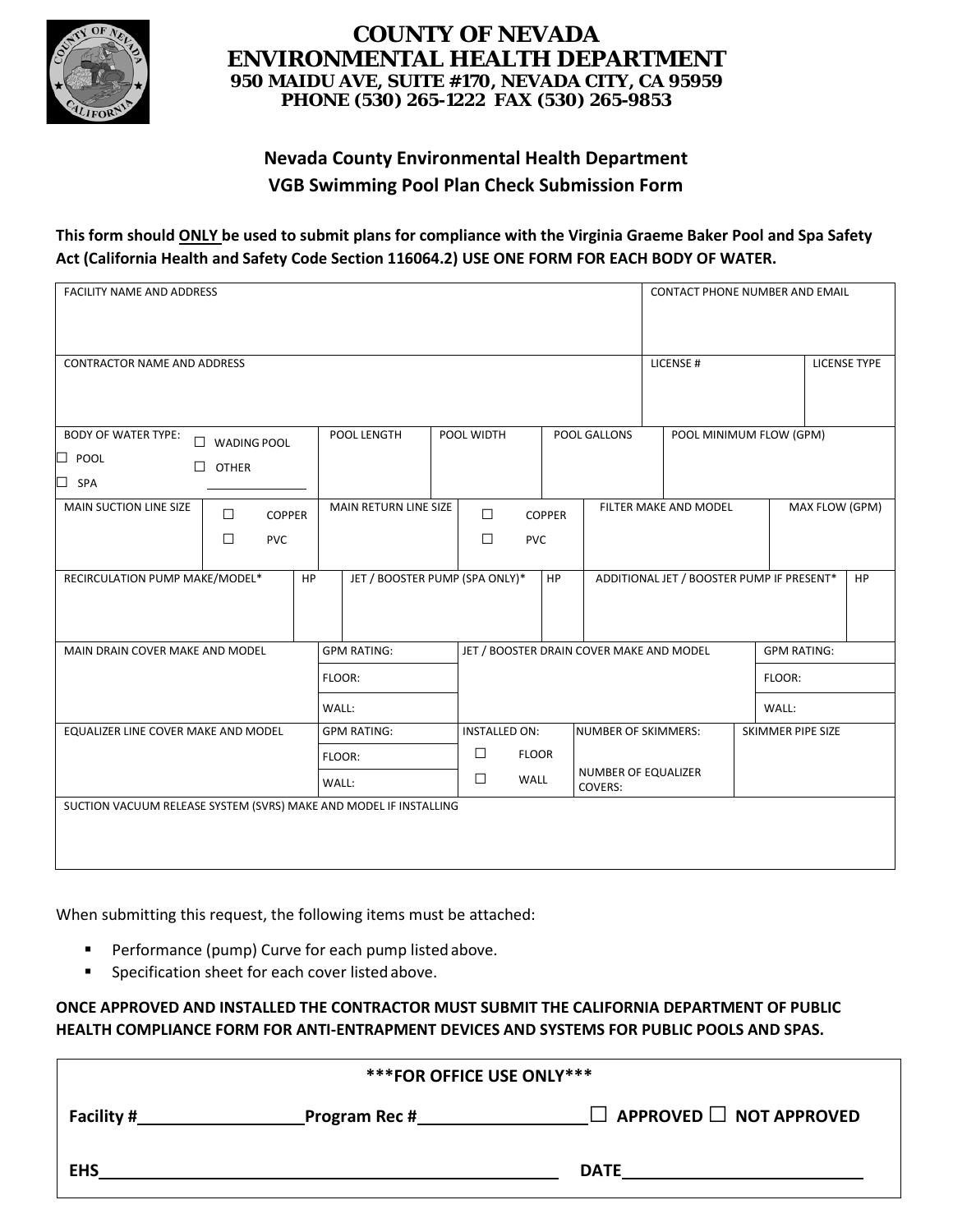

# **COUNTY OF NEVADA COMMUNITY DEVELOPMENT AGENCY** Trisha Tillotson, Agency Director

ENVIRONMENTAL HEALTH DEPARTMENT Amy Irani, REHS, Director

950 MAIDU AVENUE, SUITE #170 NEVADA CITY, CA 95959

> PH: (530) 265-1222 FAX: (530) 265-9853

http://mynevadacounty.com

# ANTI-ENTRAPMENT DEVICES AND SYSTEMS FOR PUBLIC POOLS AND SPAS **INSTRUCTIONS FOR COMPLETING FORM**

- $\blacksquare$ recirculation pump and a jet pump each with their own set of split drains that terminate under a different drain cover will require two forms. However, two pumps with split drains that terminate under the same drain cover will require only one form.
- All sections of the form must be completed. п
- $\blacksquare$
- . Return the completed form to your local Environmental Health Department.

### Site Information

- > Enter Facility Number in red box at top left of this section
- Facility name name of facility or OBA (e.g. Oak Glen HOA, Palms Apartments).  $\blacktriangleright$
- $\blacktriangleright$ Pool Identification - description of the pool which will identify it when there is more than one pool on the property.
- Facility Address address, city, state, and zip code of the facility where the pool or pools are located.  $\blacktriangleright$
- Owner's name owner, owner's representative, or corporationname.  $\blacktriangleright$
- $\blacktriangleright$ Owner's address - address, city, state, zip, and telephone number of the owner or owner's representative.
- Indicate if the pool was constructed on or after January 1,2010.  $\blacktriangleright$

## \* Pump Information

 $\triangleright$  Identify the type of pump that is connected to the drain. If two pumps terminate under one set of split drains (e.g. one side of a split suction drain is used for both a recirculation pump and a jet pump), describe both pumps. For each pump, provide the make, model number, and horsepower. Remember, complete a separate compliance form if the additional pump is connected to a different drain cover.

### Main Drain (Includes All Suction Outlets Except Skimmer Equalizer Lines)

 $\triangleright$  Provide the manufacturer; make and model; and the date the drain cover was installed.

 $\triangleright$  Provide the floor and wall flow rating in gallons per minute for the drain cover. Note: If there are two different drain covers (e.g. one on the wall and one on the floor), there is space on the compliance form to complete drain cover information for each drain.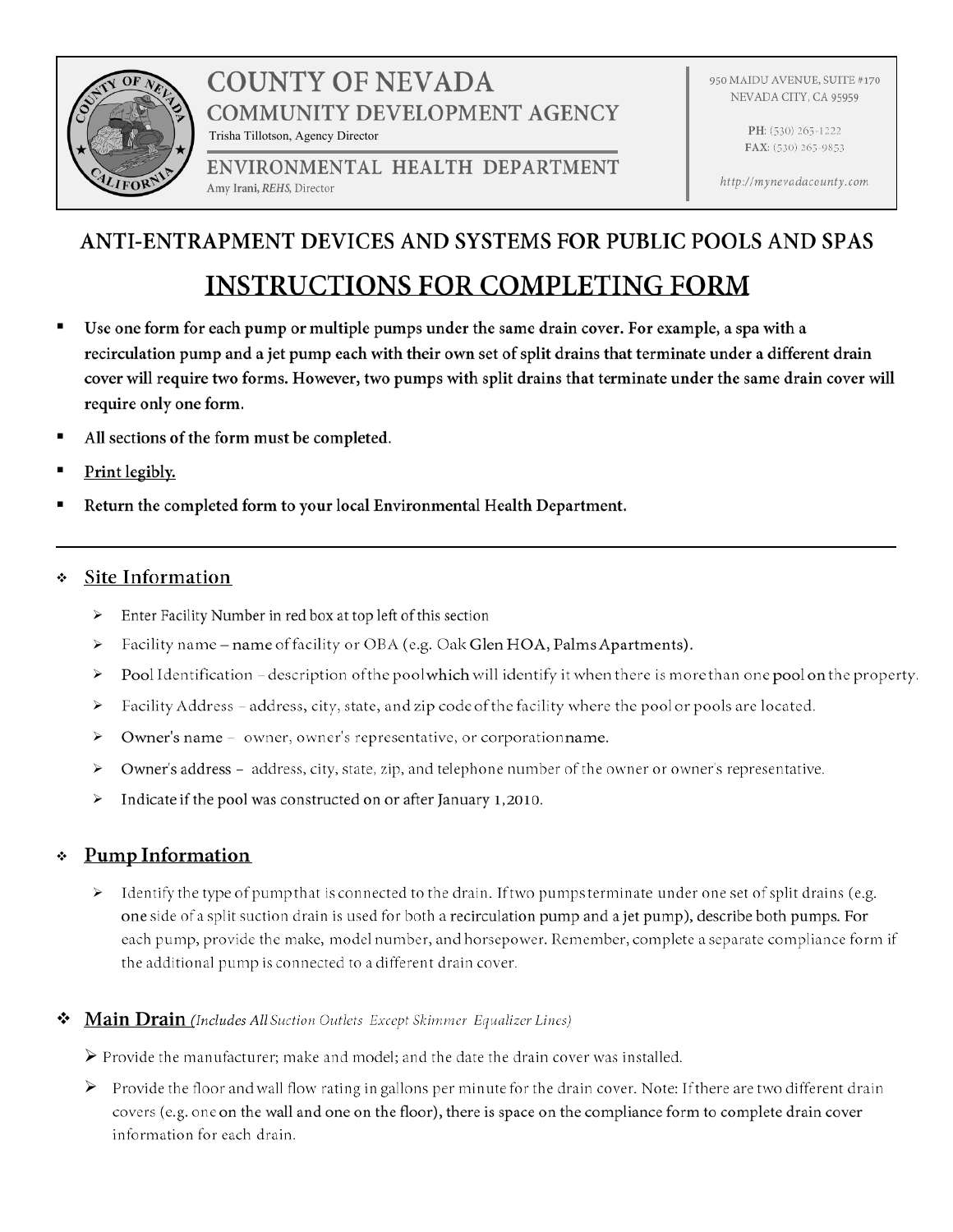- $\triangleright$  Indicate the size of the pipe terminating at the main drain or jet suction.
- $\triangleright$  Check a box to indicate the configuration of the drain.
	- Split Main Drains means there are two drains that are hydraulically balanced and symmetrically plumbed and are separated by a distance of at least three feet in any dimension between the suction outlets.
	- Single Drain Unblockable means there is one drain approved to be unblockable so that a human body cannot sufficiently block it to create a suction hazard.
	- Single Drain Not Unblockable means there is a single drain which can be sufficiently blocked by a human  $\mathbf{m}$  . body to create asuction hazard. This type of drain must be protected by an approved safety vacuum release system or other equally or more effective system. Provide the type of device installed, manufacturer, model, and indicate which type of performance standard ismarked on the device (ASTM F2387 or ASME/ANSI standard A112.19.17).

#### Skimmer Equalizer Line(s) ❖

- > Provide the manufacturer; make and model; and the date the drain cover was installed.
- > Provide the floor and wall flow rating in gallons per minute for the drain cover. Note: If there are two different drain covers (e.g. one on the wall and one on the floor), there is space on the compliance form to complete drain cover information for each drain.
- $\triangleright$  Indicate the size of the skimmer equalizer line pipe.
- Indicate number of skimmers.  $\blacktriangleright$

#### **Contractor/Engineer Certification Section** ❖

- Enter a valid California State Contractor's license number.  $\blacktriangleright$
- Enter the Contractor's license classification (or enter California Professional Engineer's license number, if applicable).  $\blacktriangleright$
- Enter the Contractor's/Engineer's name and the company they are working for.  $\blacktriangleright$
- > Enter the company address, city, state, zip code, telephone number, cell phone number, FAX number, and email for theContractor/Engineer.
- Print the name of the Contractor/Engineer.  $\blacktriangleright$
- The Contractor or Engineer must sign the form.  $\blacktriangleright$
- Enter the date the form was signed.  $\blacktriangleright$

For a complete text of the law, visit: http://leginfo.legislature.ca.gov/faces/billTextClient.xhtml?bill\_id=200920100AB1020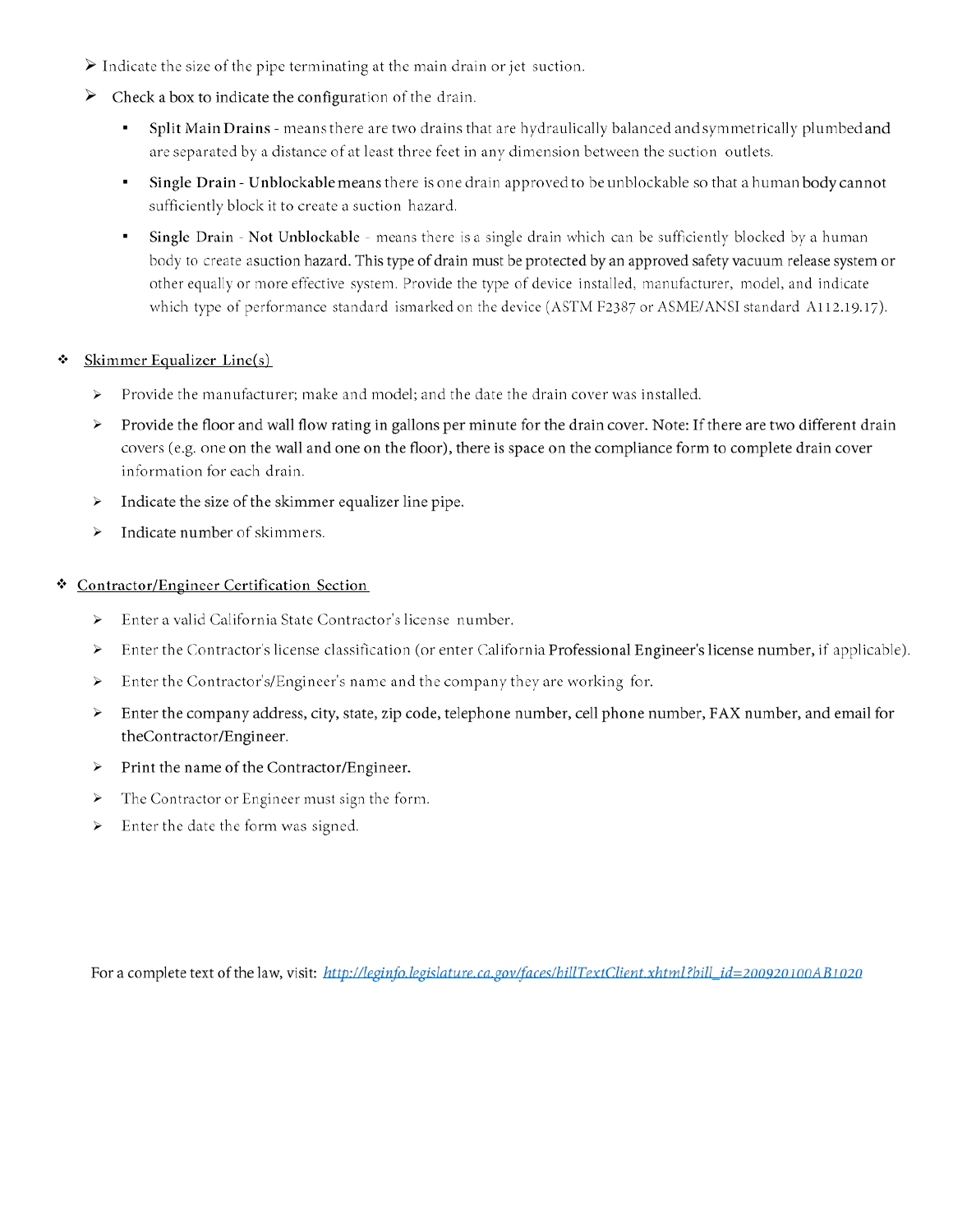

**COUNTY OF NEVADA COMMUNITY DEVELOPMENT AGENCY**

**950 MAIDU AVENUE, SUITE 170 , NEVADA CITY, CA 95959 - 8617** 

**PH: (530) 265-1222 FAX: (530) 265-9854** *[http://www.mynevadacounty.com](http://www.mynevadacounty.com/)*

Agricultural Commissioner **Building Department** Environmental Health

Planning Department Dept. of Public Works

### **AGREEMENT TO PAY**

Nevada County Community Development Agency fees are based on Board of Supervisor approved fee schedules. Hourly fees and fees for services in excess of a minimum fee collected, including re-inspections, are billed to the applicant based on the Board approved fee schedule in effect at the time the work is performed by staff. This Agreement To Pay form must be signed and original signatures submitted to the NCCDA along with the completed permit forms and the initial payment of fees. Copies of current fee schedules are available from our Customer Service Staff or on the web at [http://www.mynevadacounty.com](http://www.mynevadacounty.com/)

I/We understand that the NCCDA will bill as services are rendered, and I/We agree to pay such billing within thirty (30) days of the mailing of such billing for the project/permit. If payments on outstanding invoices are not made within thirty (30) days after the date of the invoice, County staff may cease work on the project until the required payment is made, subject to any other provisions of the law. All fees must be paid prior to the granting of any permits, approvals, or any land use entitlement for which services are required. The collection of fees, however, does not guarantee the granting of any permits, approvals, or land use entitlements for which I/We are applying.

| <b>Site Information:</b>                      | Invoices and/or notices to be mailed to: |  |  |  |  |
|-----------------------------------------------|------------------------------------------|--|--|--|--|
| APN:<br>-                                     | Name:                                    |  |  |  |  |
| Property Owner/Business Name (if applicable): | Address:                                 |  |  |  |  |
| Address:                                      |                                          |  |  |  |  |
|                                               | Telephone:                               |  |  |  |  |
| Email:                                        | Email:                                   |  |  |  |  |

NCCDA Staff is authorized to consult with necessary governmental agencies and the following individuals concerning this project:

*I certify under proof of perjury that I am the property owner or that I am authorized to enter into this fee agreement on his/her behalf. I* have read the conditions concerning Nevada County Community Development Agency Fees and I understand that in the event that the *billing party I have indicated does not pay required fees, I will be responsible for payment. I further agree to advise the department in*  writing should I no longer be associated with the above referenced project/property, rendering this agreement invalid as of the change *of the date that the letter is received by the Nevada County Community Development Agency.*

| <b>Printed Name</b>                          | Dated: <b>Example 20</b>                                                                                                                                                                                                       | CDL#                                                    |
|----------------------------------------------|--------------------------------------------------------------------------------------------------------------------------------------------------------------------------------------------------------------------------------|---------------------------------------------------------|
| Signature                                    |                                                                                                                                                                                                                                |                                                         |
|                                              | THIS SECTION FOR OFFICE USE ONLY                                                                                                                                                                                               |                                                         |
| Service: Pool minor plan check- drain covers | Program: PE1236                                                                                                                                                                                                                | Job No: ________________________                        |
| Amount: \$ 93.43 Check #:                    | Receipt#: All and the state of the state of the state of the state of the state of the state of the state of the state of the state of the state of the state of the state of the state of the state of the state of the state | Date of Receipt: <b>Example 2014</b>                    |
|                                              |                                                                                                                                                                                                                                |                                                         |
| Service: New York Service:                   | Program: 2008                                                                                                                                                                                                                  | Job No: _______________________                         |
| Amount: \$<br>Check #:                       | Receipt#: Website and Contract the Contract of the Contract of the Contract of the Contract of the Contract of the Contract of the Contract of the Contract of the Contract of the Contract of the Contract of the Contract of | Date of Receipt: <b>contains the Contract of Accept</b> |

*Printed on Recycled Paper*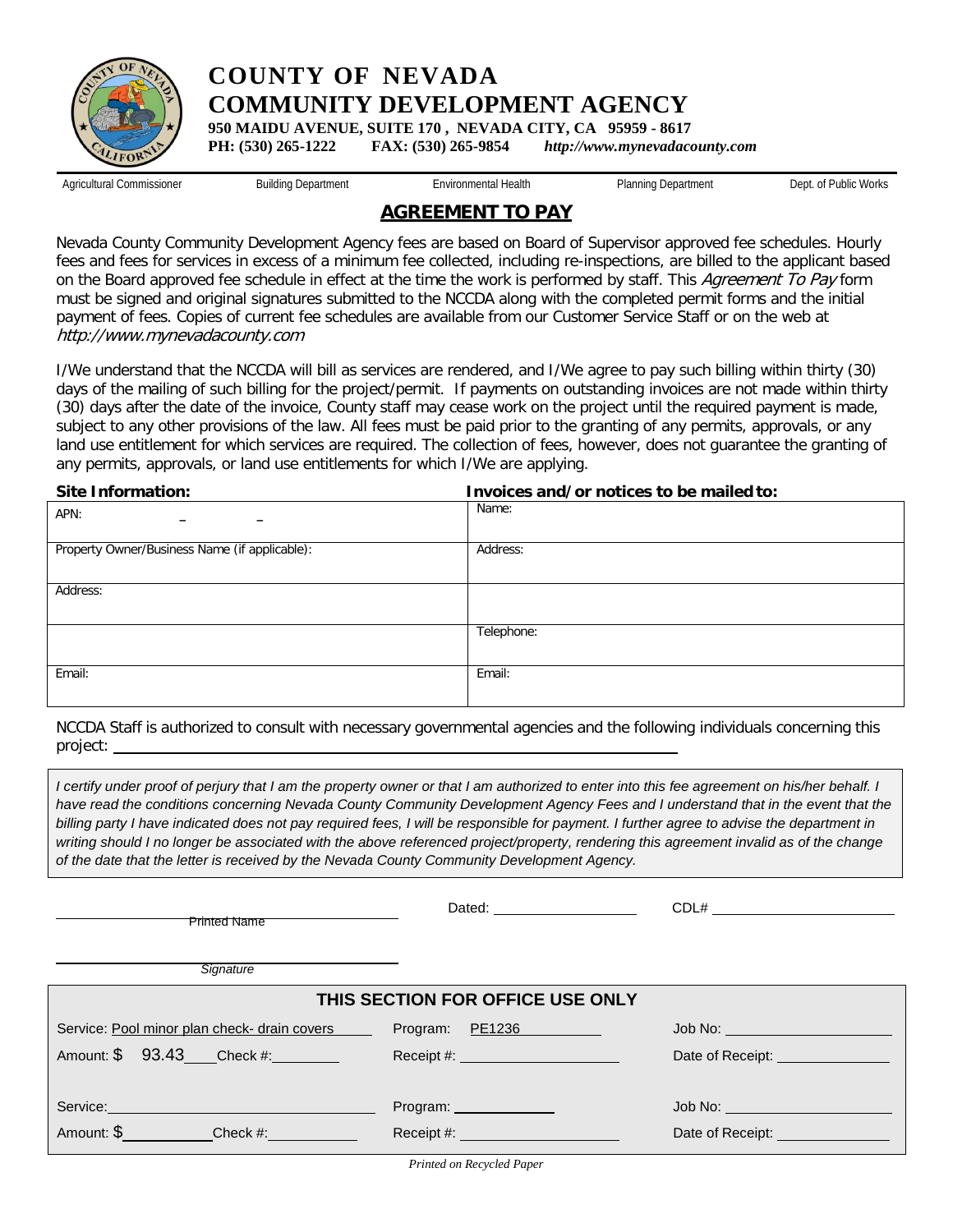| <b>APPROVED BY:</b> | <b>California Department of Public Health</b><br><b>Compliance Form</b> | <b>OFFICE USE ONLY</b> |
|---------------------|-------------------------------------------------------------------------|------------------------|
| <b>DATE:</b>        | <b>Anti-Entrapment Devices and Systems</b><br>for Public Pools and Spas |                        |
|                     | <b>Health and Safety Code</b><br>Sections 116064.1 and 116064.2         |                        |

### **NOTE: Use one form for each pump or multiple pumps under the same drain cover. ALL SECTIONS OF THIS FORM MUST BE COMPLETED.**

**This form is to be used to verify compliance with modifications pursuant to the new Health and Safety Code sections 116064.1 and 116064.2. Under Section 116064.2 (a) of the Health and Safety Code, effective January 1, 2010, the owner of a public swimming pool shall file this form within 30 days following the completion of construction or installation of antientrapment devices or systems in swimming pools. Contact your local Environmental Health Department and Building Department for any necessary plan approval and permits prior to construction or remodel.**

| Facility Name: Manual According to the Contract of the Contract of the Contract of the Contract of the Contract of the Contract of the Contract of the Contract of the Contract of the Contract of the Contract of the Contrac<br>Facility Address: No. 1996. The Contract of the Contract of the Contract of the Contract of the Contract of the Contract of the Contract of the Contract of the Contract of the Contract of the Contract of the Contract of th |                             |                                                                                                                                                                                                                                                                                 |
|------------------------------------------------------------------------------------------------------------------------------------------------------------------------------------------------------------------------------------------------------------------------------------------------------------------------------------------------------------------------------------------------------------------------------------------------------------------|-----------------------------|---------------------------------------------------------------------------------------------------------------------------------------------------------------------------------------------------------------------------------------------------------------------------------|
|                                                                                                                                                                                                                                                                                                                                                                                                                                                                  |                             | <b>Pool Identification</b> (if more than 1 pool/spa at site): _________________________                                                                                                                                                                                         |
|                                                                                                                                                                                                                                                                                                                                                                                                                                                                  |                             | Zip:                                                                                                                                                                                                                                                                            |
|                                                                                                                                                                                                                                                                                                                                                                                                                                                                  |                             |                                                                                                                                                                                                                                                                                 |
|                                                                                                                                                                                                                                                                                                                                                                                                                                                                  |                             |                                                                                                                                                                                                                                                                                 |
| Pool constructed on or after January 1, 2010?: $\square$ Yes $\square$ No                                                                                                                                                                                                                                                                                                                                                                                        |                             |                                                                                                                                                                                                                                                                                 |
| <b>Pump Information</b><br>$\Box$ Recirculation Pump                                                                                                                                                                                                                                                                                                                                                                                                             | □ Jet / Booster Pump        | Make/Model National Accounts and Accounts and Accounts and Accounts and Accounts and Accounts and Accounts and                                                                                                                                                                  |
|                                                                                                                                                                                                                                                                                                                                                                                                                                                                  | □ Feature Pump<br>H.P       |                                                                                                                                                                                                                                                                                 |
| Main Drain (Includes All Suction Outlets Except Skimmer Equalizer Lines)                                                                                                                                                                                                                                                                                                                                                                                         |                             |                                                                                                                                                                                                                                                                                 |
|                                                                                                                                                                                                                                                                                                                                                                                                                                                                  |                             |                                                                                                                                                                                                                                                                                 |
|                                                                                                                                                                                                                                                                                                                                                                                                                                                                  | Installed on □ Floor □ Wall |                                                                                                                                                                                                                                                                                 |
|                                                                                                                                                                                                                                                                                                                                                                                                                                                                  |                             |                                                                                                                                                                                                                                                                                 |
| <b>Check One:</b>                                                                                                                                                                                                                                                                                                                                                                                                                                                |                             |                                                                                                                                                                                                                                                                                 |
| $\Box$ Split main drain(s) (Minimum 3 ft. between covers, hydraulically balanced and symmetrically plumbed)                                                                                                                                                                                                                                                                                                                                                      |                             |                                                                                                                                                                                                                                                                                 |
| $\Box$ Single drain – Unblockable (size and shape that a human body cannot sufficiently block to create a suction entrapment)                                                                                                                                                                                                                                                                                                                                    |                             |                                                                                                                                                                                                                                                                                 |
|                                                                                                                                                                                                                                                                                                                                                                                                                                                                  |                             | □ Single drain – Not unblockable (one of the following secondary devices required: safety vacuum release system, suction limiting vent<br>system, gravity drainage system, auto pump shut-off system, or other equally or more effective system approved by enforcement agency) |
| Manufacturer of approved device: example and the set of approved device: example and the set of approved device:                                                                                                                                                                                                                                                                                                                                                 |                             |                                                                                                                                                                                                                                                                                 |
| Safety vacuum release system bears the following performance standard markings: □ ATSM F2387 □ ASME/ANSI standard A 112.19.17                                                                                                                                                                                                                                                                                                                                    |                             |                                                                                                                                                                                                                                                                                 |
|                                                                                                                                                                                                                                                                                                                                                                                                                                                                  |                             | THE ABOVE HAS BEEN FIELD VERIFIED TO COMPLY WITH MANUFACTURER'S INSTALLATION REQUIREMENTS BY THE INSTALLER                                                                                                                                                                      |
|                                                                                                                                                                                                                                                                                                                                                                                                                                                                  |                             |                                                                                                                                                                                                                                                                                 |
| Professional Engineer license #______________________with qualified experience working on public swimming pools and that the information                                                                                                                                                                                                                                                                                                                         |                             |                                                                                                                                                                                                                                                                                 |
|                                                                                                                                                                                                                                                                                                                                                                                                                                                                  |                             |                                                                                                                                                                                                                                                                                 |
| provided above is true to the best of my knowledge. I understand that if I improperly certify this information, I shall be subject to potential                                                                                                                                                                                                                                                                                                                  |                             |                                                                                                                                                                                                                                                                                 |
| disciplinary action at the discretion of the licensing authority in accordance with California Health & Safety Code Section 116064.2.                                                                                                                                                                                                                                                                                                                            |                             |                                                                                                                                                                                                                                                                                 |
| Contractor/Engineer Name: Company Name: Company Name: Company Name: Company Name: Contractor/Engineer Name: Company Name: Company Name: Company Name: Company Name: Company Name: Company Name: Company Name: Company Name: Co                                                                                                                                                                                                                                   |                             |                                                                                                                                                                                                                                                                                 |
|                                                                                                                                                                                                                                                                                                                                                                                                                                                                  |                             |                                                                                                                                                                                                                                                                                 |
|                                                                                                                                                                                                                                                                                                                                                                                                                                                                  |                             |                                                                                                                                                                                                                                                                                 |
| Contractor/Engineer Phone Number: Contractor/Engineer Phone Number:                                                                                                                                                                                                                                                                                                                                                                                              |                             |                                                                                                                                                                                                                                                                                 |